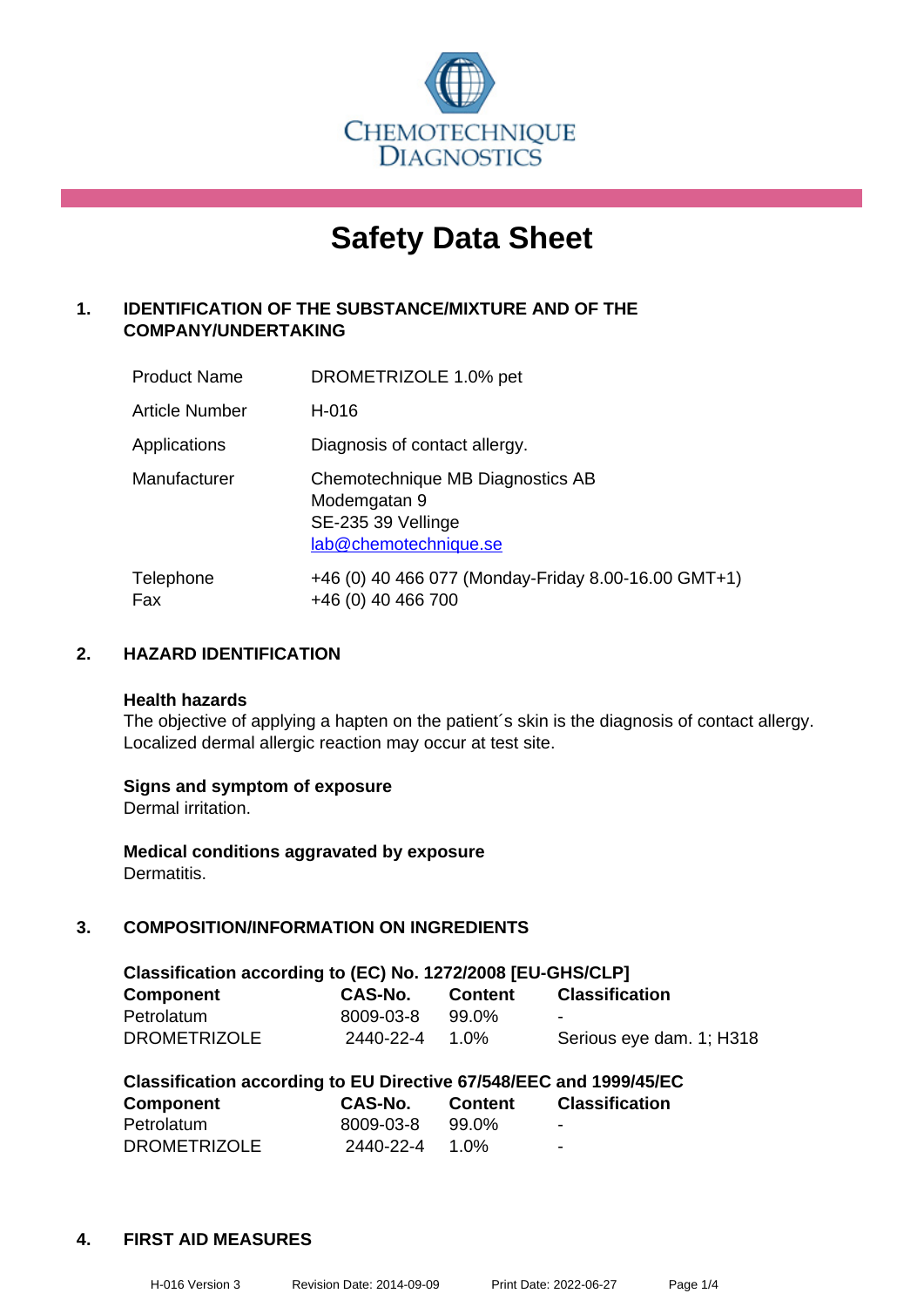#### **Emergency and first aid procedures**

Obtain medical attention.

# **5. FIRE-FIGHTING MEASURES\***

## **Suitable extinguish media**

CO2, powder or water spray. Fight larger fires with water spray or alcohol resistant foam.

## **For safety reasons unsuitable extinguishing agents** Water with full jet.

**Special protective equipment for fire-fighters** Wear self-contained respiratory protective device. Wear fully protective suit.

\*Data is shown for petrolatum only

# **6. ACCIDENTAL RELEASES MEASURES**

**Steps to be taken if material is released or spilled** Contain and place in a closed container.

# **7. HANDLING AND STORAGE**

**Precautions to be taken in handling and storage** Store dark at 5-8°C. Avoid extended exposure to light. FOR EXTERNAL USE ONLY.

# **8. EXPOSURE CONTROLS/PERSONAL PROTECTION**

**Respiratory protection** Not required.

**Ventilation** Local exhaust.

**Protective gloves** Disposal gloves.

## **Eye protection**

Not required with normal use.

## **Work/Hygienic practices**

Wash hands after each use.

# **9. PHYSICAL AND CHEMICAL PROPERTIES**

Appearance Ivory White Semi-solid Odour **Odourless** 

Melting point\* 50-55° C Flash point\* >100°C

Boiling point\* No data available Self ignition\* Product does not self ignite.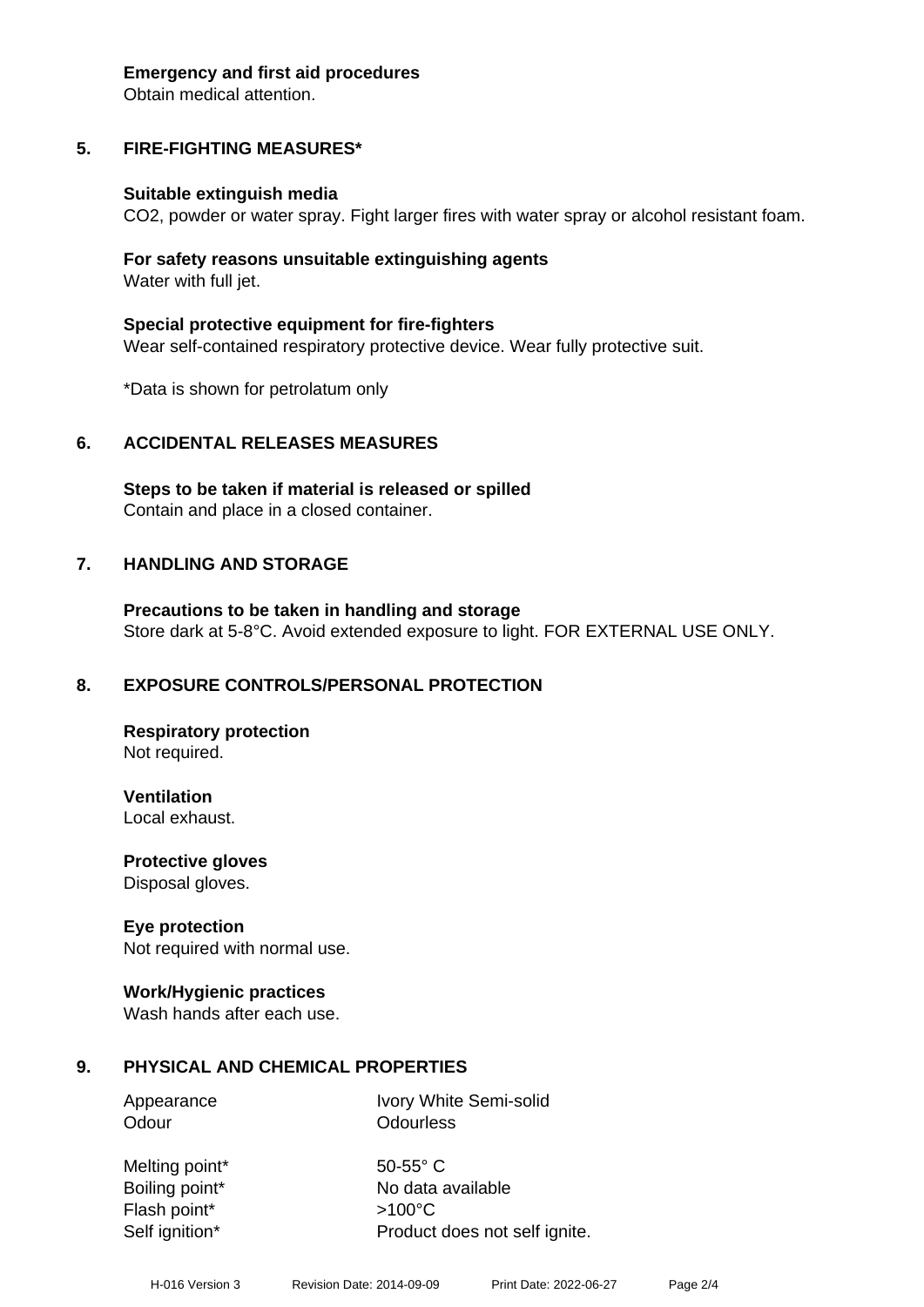Density\* No data available. Solubility in/Miscibility with Water\*

Danger of explosion\* Product does not present an explosion hazard. Insoluble

\*Data is shown for petrolatum only

## **10. STABILITY AND REACTIVITY**

#### **Incompability**

May react with strong oxidizing agents.

## **Stability**

Stable at recommended storage conditions.

## **Hazardous byproducts**

Combustion may generate CO, CO2 and other oxides.

# **Hazardous polymerization**

Will not occur.

## **11. TOXICOLOGICAL INFORMATION**

No data available.

## **12. ECOLOGICAL INFORMATION**

No data available.

## **13. DISPOSAL CONSIDERATIONS**

**Waste disposal method** Comply with federal, state/provincial and local regulation.

## **14. TRANSPORT INFORMATION**

Not dangerous goods.

## **15. REGULATORY INFORMATION**

The classification is according to the latest editions of the EU lists, and extended by company and literature data.

## **16. OTHER INFORMATION**

## **Text of H-statements and R-phrases mentioned in Section 3**

| Serious eye dam. 1 | Serious eye damage (Category 1) |
|--------------------|---------------------------------|
| H318               | Causes serious eye damage.      |

Pharmaceutical quality of tested hapten is confirmed by Chemotechnique Diagnostics according to validated analytical methods. Hapten passed test according to GMP standards.